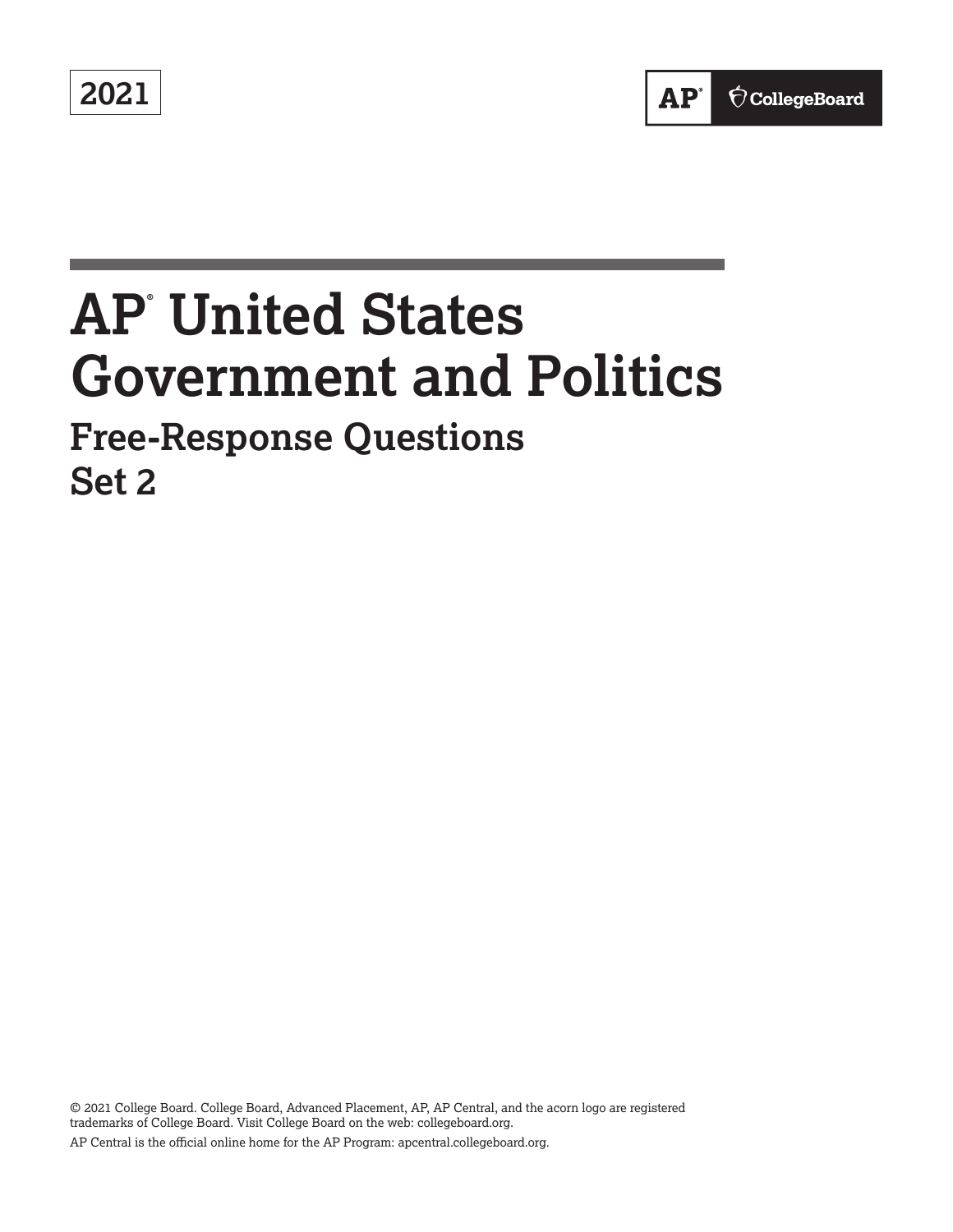# **UNITED STATES GOVERNMENT AND POLITICS SECTION II Time — 1 hour and 40 minutes**

**Directions:** You have 1 hour and 40 minutes to answer all four of the following questions. It is suggested that you spend approximately 20 minutes each on Questions 1, 2, and 3 and 40 minutes on Question 4. Unless directions indicate otherwise, respond to all parts of all four questions. In your response, use substantive examples where appropriate. It is recommended that you take a few minutes to plan each answer. You may plan your answers in this orange booklet, but no credit will be given for anything written in this booklet. **You will only earn credit for what you write in the separate Free Response booklet.** 

**GO ON TO THE NEXT PAGE.**

© 2021 College Board. Visit College Board on the web: collegeboard.org.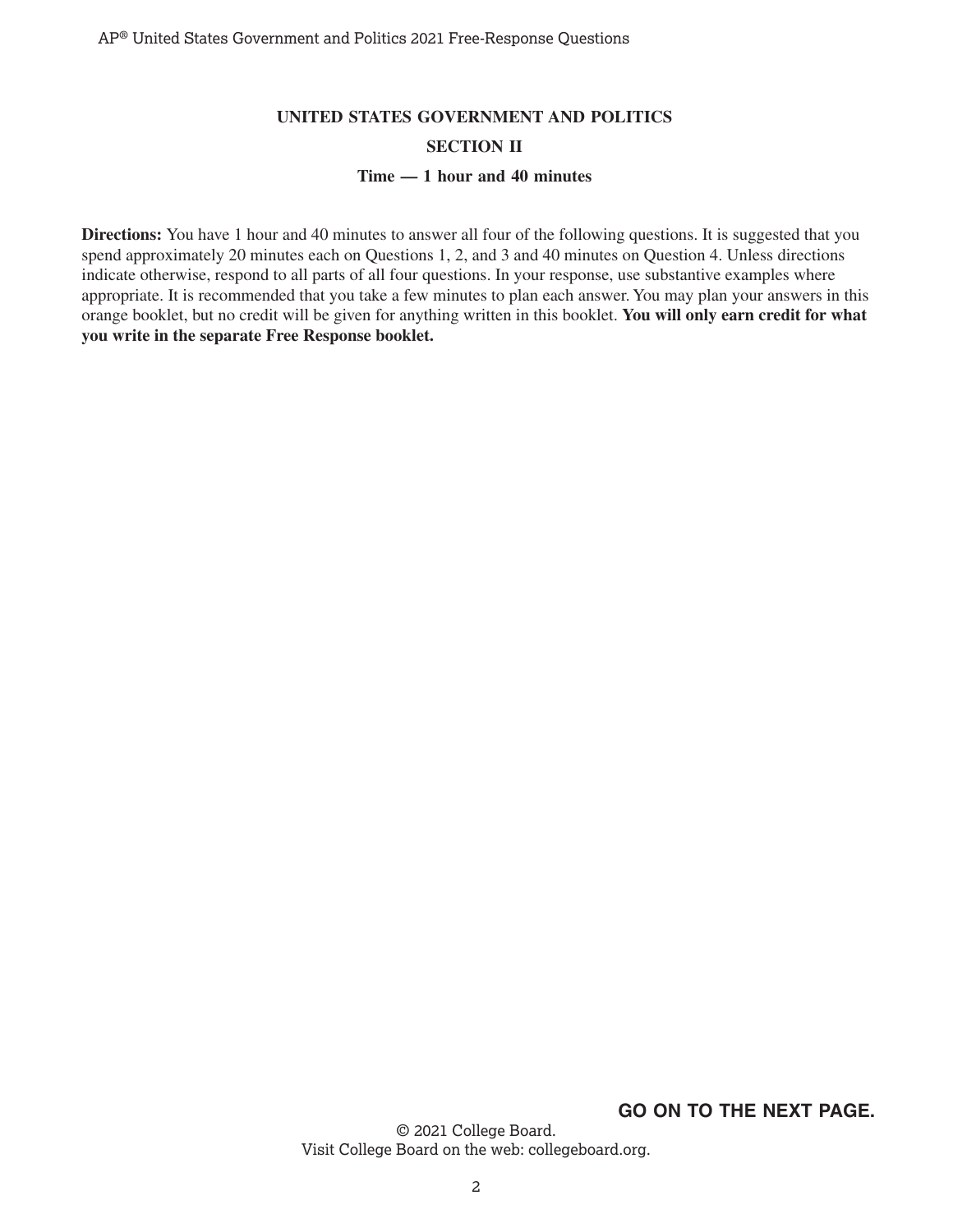#### AP® United States Government and Politics 2021 Free-Response Questions

1. In October of 2018, musician Taylor Swift used the social media site Instagram to endorse candidates for the United States Congress in the upcoming election. The post was a rare political statement from the pop star, who noted that "I've been reluctant to publicly voice my political opinions, but...I feel very differently about that now. I always have and always will cast my vote based on which candidate will protect and fight for the human rights I believe we all deserve in this country. . . . So many intelligent, thoughtful, self-possessed people have turned 18 in the past two years and now have the right and privilege to make their vote count. But first you need to register, which is quick and easy to do."

Immediately following Swift's Instagram post, thousands of 18– 24 year olds signed up to vote. Swift added a link to the website vote.org in her bio, which lists voting procedures in various states.

After reading the scenario, respond to A, B, and C below.

- A. Referencing the scenario, describe the structural barrier to voting that is discussed above.
- B. Explain why the structural barrier described in part A may be more of an obstacle in some states than in others.
- C. If youth voter turnout increases as a result of the actions in the scenario, explain how this could affect the way candidates run campaigns in the future.

**Begin your response to this question at the top of a new page in the separate Free Response booklet and fill in the appropriate circle at the top of each page to indicate the question number.** 

\_\_\_\_\_\_\_\_\_\_\_\_\_\_\_\_\_\_\_\_\_\_\_\_\_\_\_\_\_\_\_\_\_\_\_\_\_\_\_\_\_\_\_\_\_\_\_\_\_\_\_\_\_\_\_\_\_\_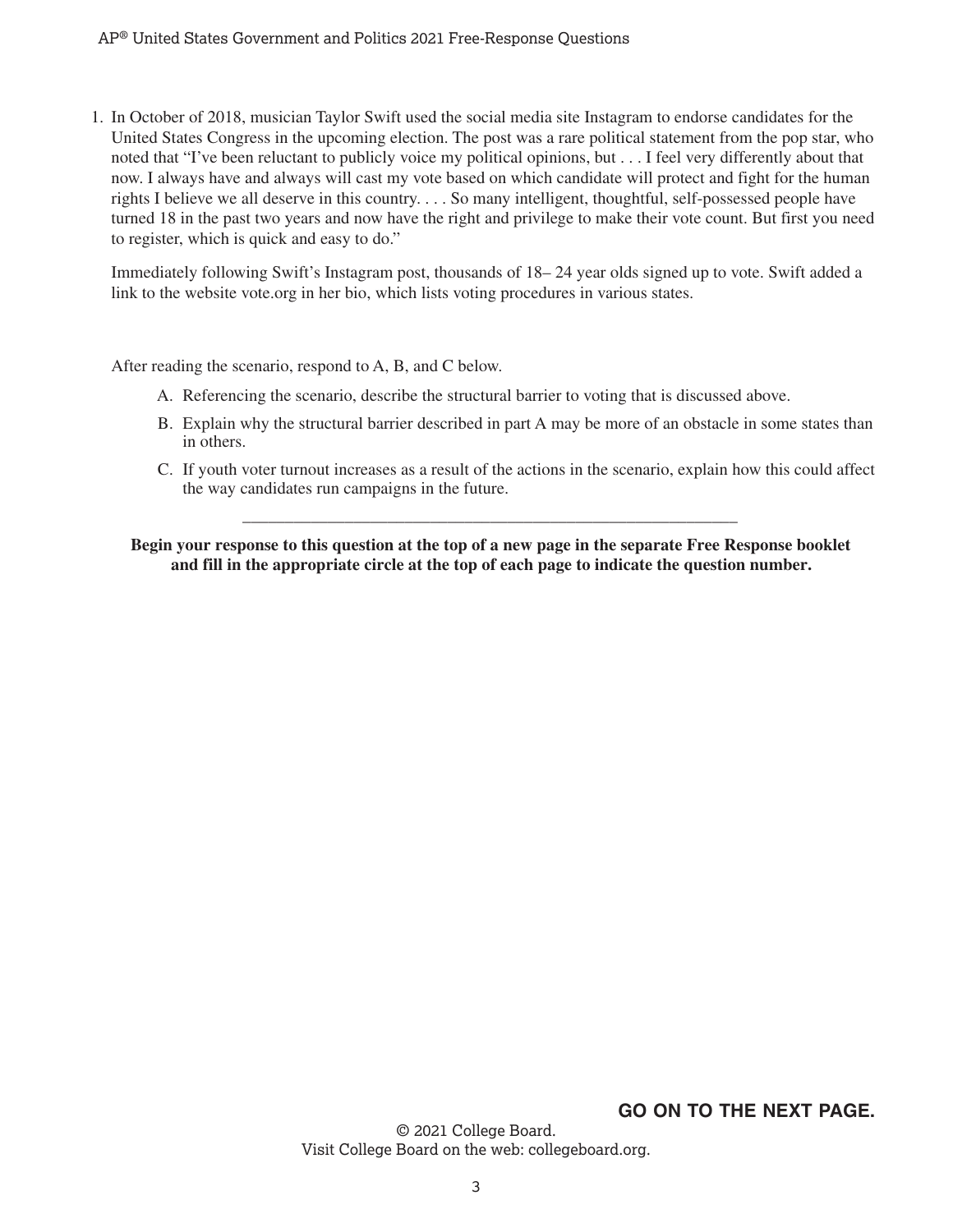# **United States House of Representatives Elections for Ohio: Votes Won versus Seats Won, 1982 and 2012**



Note: Totals may not equal 100 due to rounding.

*Source: Rich Exner and James Owens, The Plain Dealer*

- 2. Use the pie charts to answer the following questions.
	- A. Identify the party that won the highest percentage of votes and seats in 1982.
	- B. Describe a change between the percentage of seats won by Republicans in 1982 and 2012.
	- C. Draw a conclusion about the difference in percentage of votes won and seats won in Ohio in the 2012 election as shown in the charts.
	- \_\_\_\_\_\_\_\_\_\_\_\_\_\_\_\_\_\_\_\_\_\_\_\_\_\_\_\_\_\_\_\_\_\_\_\_\_\_\_\_\_\_\_\_\_\_\_\_\_\_\_\_\_\_\_\_\_\_ D. Explain why the information in the charts could pose a challenge to participatory democracy.

**Begin your response to this question at the top of a new page in the separate Free Response booklet and fill in the appropriate circle at the top of each page to indicate the question number.** 

## **GO ON TO THE NEXT PAGE.**

© 2021 College Board. Visit College Board on the web: collegeboard.org.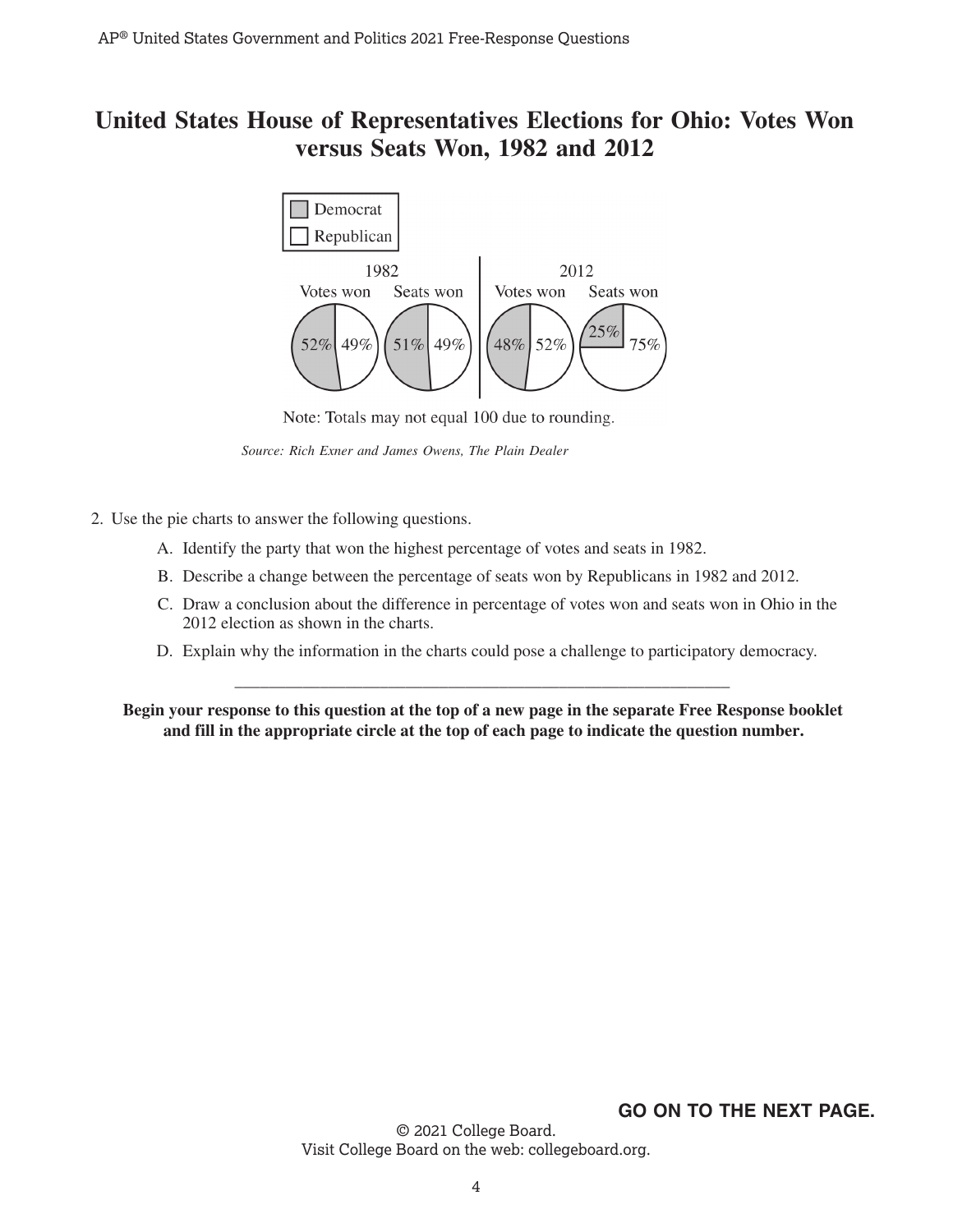**This question requires you to compare a Supreme Court case you studied in class with one you have not studied in class. A summary of the Supreme Court case you did not study in class is presented below and provides all of the information you need to know about this case to answer the prompt.** 

#### *Betts* v. *Brady* (1942)

3. In 1941, Smith Betts was arrested for robbery in the state of Maryland. Unable to afford a lawyer, he was denied a public defender by a judge and forced to represent himself. He was found guilty and given an eight-year sentence.

In the ensuing case, *Betts* v. *Brady* (1942), the Supreme Court ruled against Mr. Betts, who claimed his constitutional right to a fair trial was denied. In a 6-3 decision, the Court held that the right to counsel applied to only criminal cases in federal courts and that he did not have a right to counsel in a state court, except in death penalty cases.

Justice Black, in his dissenting opinion, reasoned, "This case can be determined by a resolution of a narrower question: whether, in view of the nature of the offense and the circumstances of his trial and conviction, this petitioner was denied the procedural protection which is his right under the federal Constitution. I think he was."

- A. Identify the constitutional amendment in the Bill of Rights that is common to both *Gideon* v. *Wainwright* (1963) and *Betts* v. *Brady* (1942).
- B. Explain how the decision in *Gideon* v. *Wainwright* relates to the reasoning in Justice Black's dissenting opinion in *Betts* v. *Brady*.
- C. Explain how the decision in *Betts* v. *Brady* demonstrates the principle of federalism.

**Begin your response to this question at the top of a new page in the separate Free Response booklet and fill in the appropriate circle at the top of each page to indicate the question number.** 

\_\_\_\_\_\_\_\_\_\_\_\_\_\_\_\_\_\_\_\_\_\_\_\_\_\_\_\_\_\_\_\_\_\_\_\_\_\_\_\_\_\_\_\_\_\_\_\_\_\_\_\_\_\_\_\_\_\_